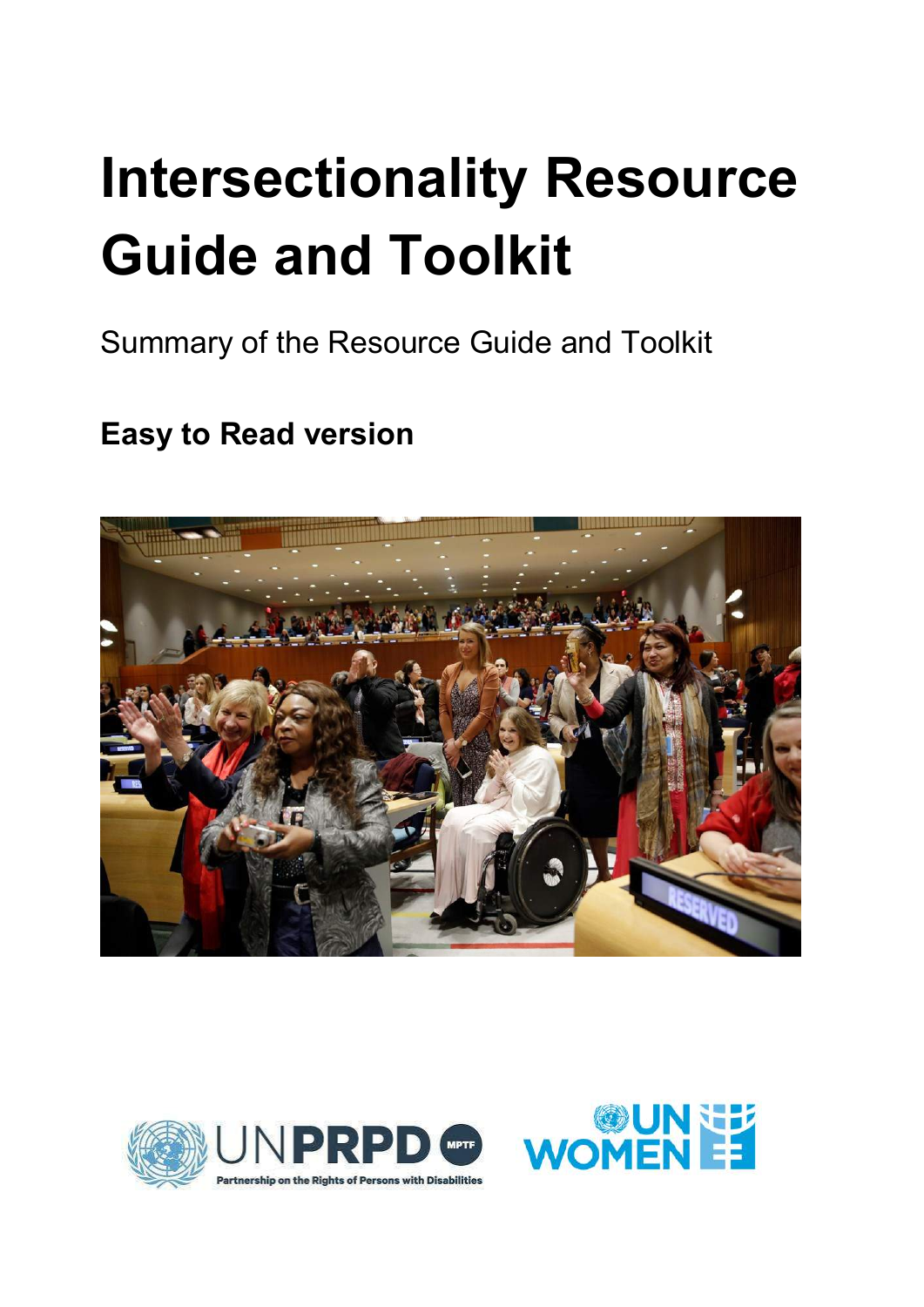# **What is this about**

This Resource Guide and Toolkit is for understanding intersectionality and using it in work.

It contains eight enablers and a framework for action to deal with intersectionality. The text is divided into four sections.

It is designed in such a way that it can be included in existing work, processes and tools. It is flexible and can be adapted to suit the local requirements. It includes useful resources and a selection of practical tools and good practice examples.

This document is a summary of the Resource Guide and Toolkit. Details can be seen in the main Resource Guide and Toolkit document.

# **Who is it for?**

This guide and toolkit is for

- Professionals working in this field
- Policy makers
- Experts
- Advocates
- UN Country Teams and colleagues working to support Member States
- Any individual, civil society, government or private sector entity wanting to use an intersectional approach in their work.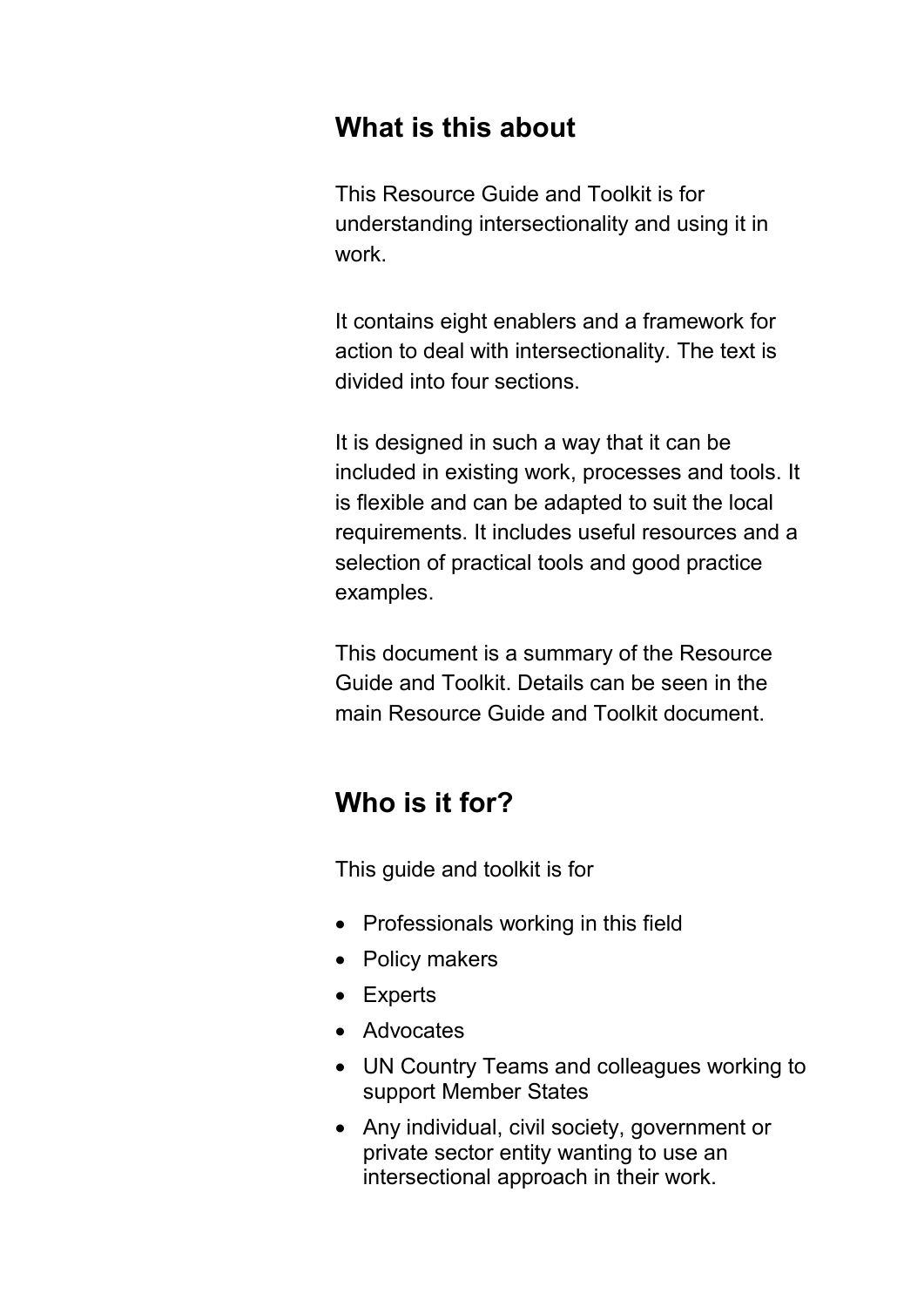

















# **Who created this guide**

Under the leadership of UN-Women, this Resource Guide and Toolkit has been created jointly by the following.

UN Women, UNPRPD, International Disability Alliance, its members and inter-Agency joint project partners (OHCHR, UNDESA, UNICEF, UNFPA, and, UN-Women). Many persons from the disability movement across the globe have also given their inputs.

# **How to use the Resource Guide and Toolkit**

One needs to understand Intersectionality. It is a way of thinking, reflecting and working.

Then one can use these guidelines and toolkit in their policy and program development and in their institutions.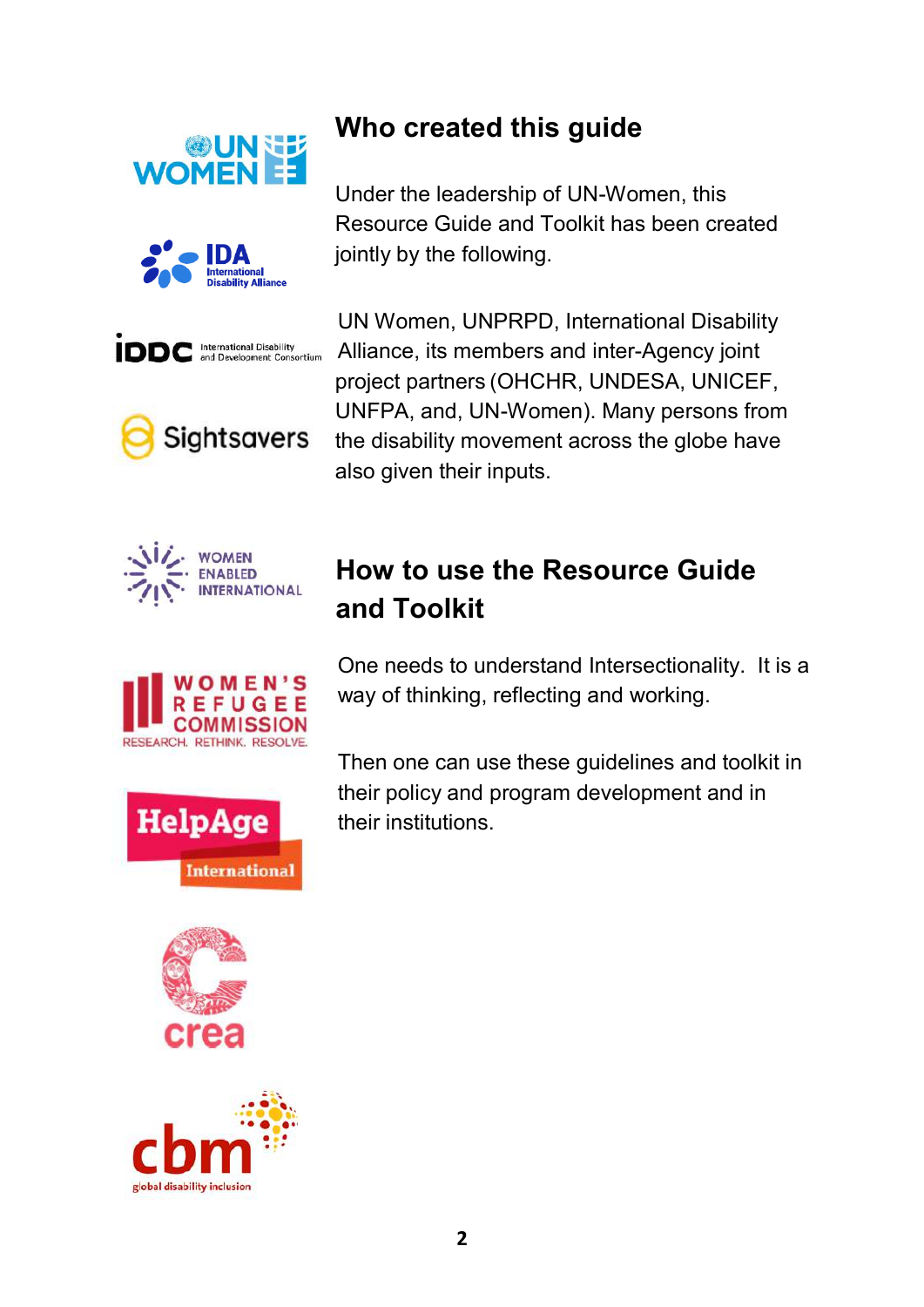# **Section 1: Introducing Intersectionality**

### **What is intersectionality?**

Intersectionality is a way of thinking about identity and its relationship to power.

People's lives are shaped by their identities, relationships and social factors. These combine to create advantages and disadvantages depending on a person's situation.

Intersectionality is the acknowledgement that everyone has their own unique experiences of discrimination and oppression and we must consider everything and anything that can marginalise people – gender, race, class, sexual orientation, physical ability, etc.

Social factors such as patriarchy, ableism, colonialism, imperialism, homophobia and racism affect the individuals.

### **Why does it matter?**

Intersectional approach is required in development work for the following.

- Ensuring equality for everyone.
- Considering people's unique experiences of discrimination and oppression for better assessment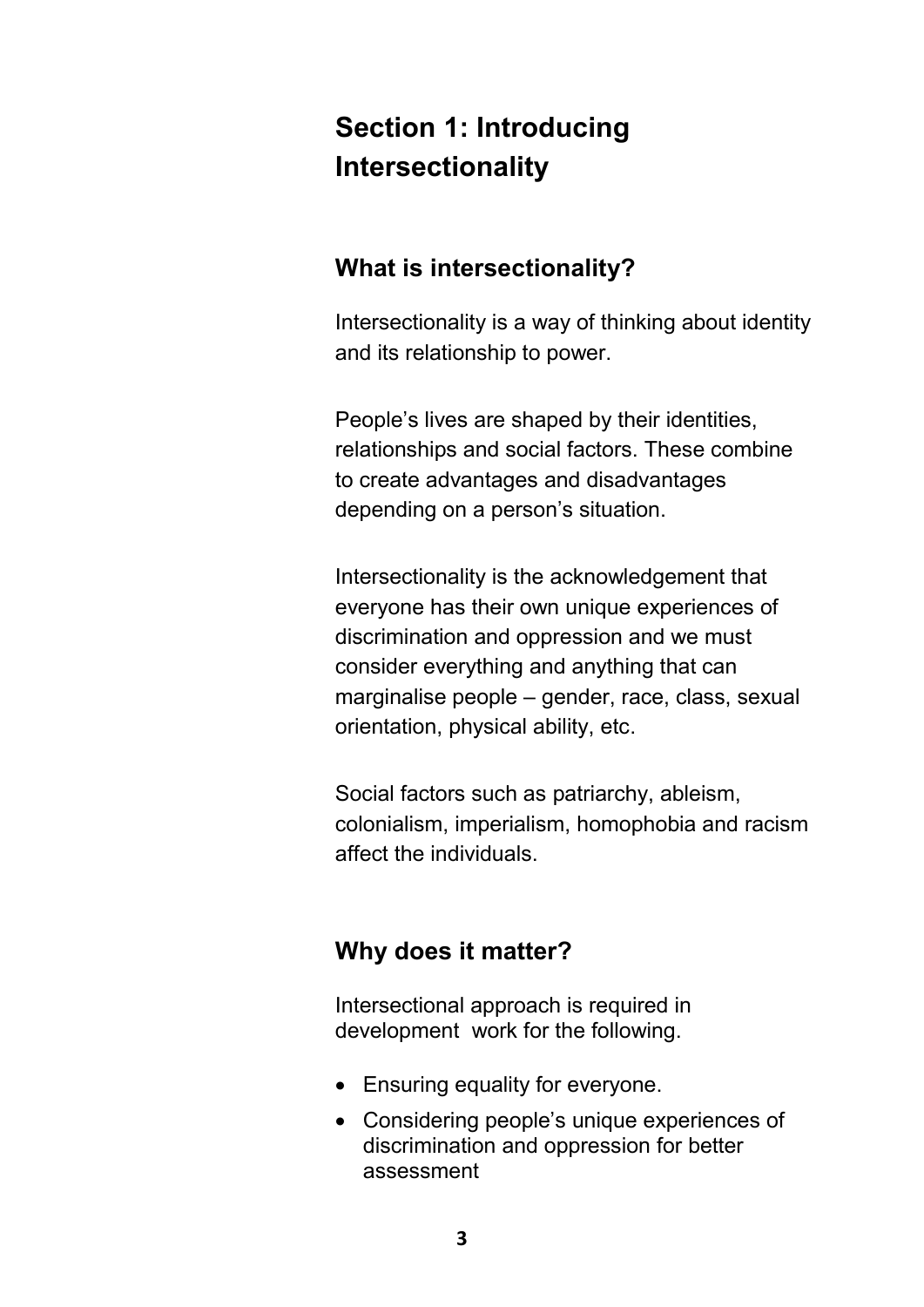- Creating policies and services that take care of needs of everyone.
- Making better use of resources
- Fulfilling the global pledge to leave no one behind.
- Achieving the 2030 Sustainable Development Goals.

Intersectionality has been given importance in international human rights law. The Convention on the Rights of Persons with Disabilities (2006) was the first human rights treaty to recognise discrimination due to intersectionality.

Example of Intersectional discrimination: Blind woman not given family planning services due to her gender and disability.

Intersectionality is a tool for supporting equality. It rejects the 'one-size fits' all thinking.

Intersectional approach helps in making use of different human rights laws to take care of multiple forms of discrimination that people face.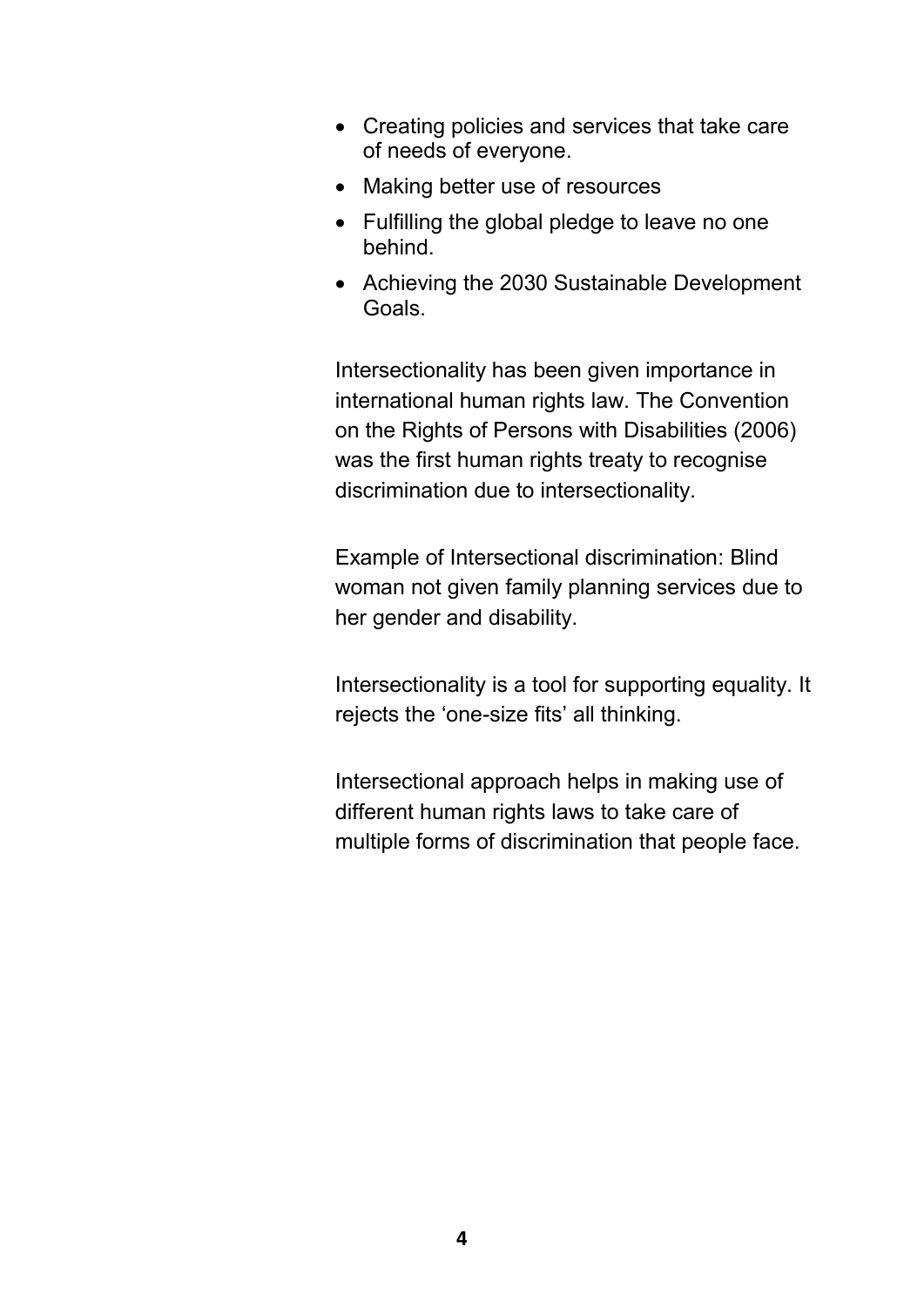# **Section 2: Eight Intersectionality Enablers**

The following Enablers are used to understand the situation and then decide on the actions to be taken.

# **1. Reflexivity**

Check your own biases, beliefs, judgements and practices. Also check these of your organisation.

Do not rely only on your opinions about others. These affect how you do your work and connect with others.

# **2. Dignity, choice and autonomy**

The dignity, choice and autonomy of all people should be respected. One should not decide for others.

- Who has independence and who does not?
- Who shares their point of view and who does not?
- Who has full control over how they live their life and who does not?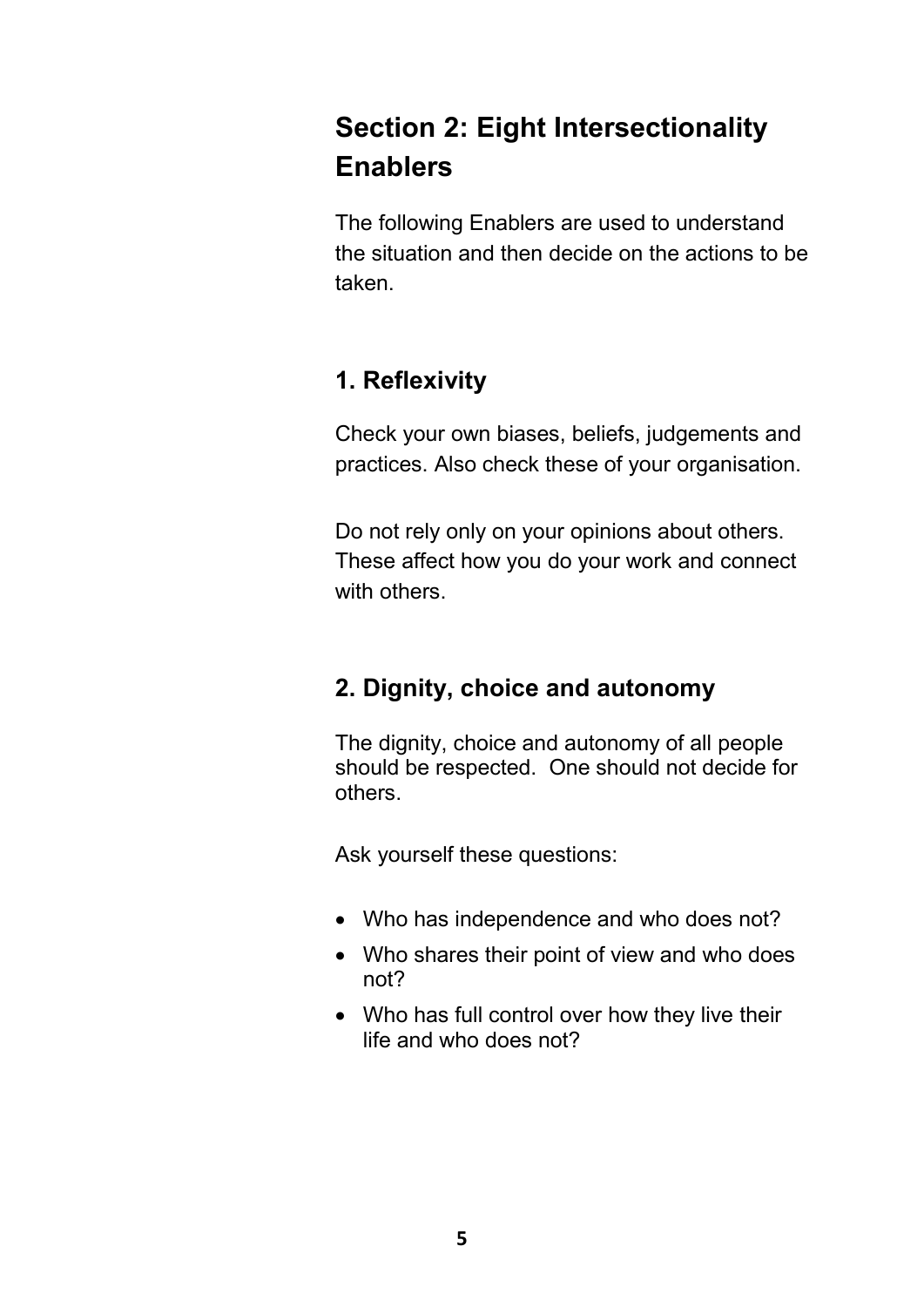### **3. Accessibility and universal design**

Ensure ease of use that is accessibility and reasonable accommodation for everyone. This can be done by adopting universal design approach.

Ask yourself these questions:

- Have you asked people what they need to participate?
- Have you removed physical, transportation, information and communication barriers or provided reasonable alternatives?
- Have you checked the attitudinal, environmental and institutional issues of others?

Reasonable accommodation means making necessary changes so that persons with disabilities can participate, work and enjoy at the same level as others.

Universal design means designing products, environments, programmes and services in such a way that they are usable equally by all including persons with disabilities.

### **4. Diverse knowledges**

Learn from those who are generally not given importance or not considered as experts.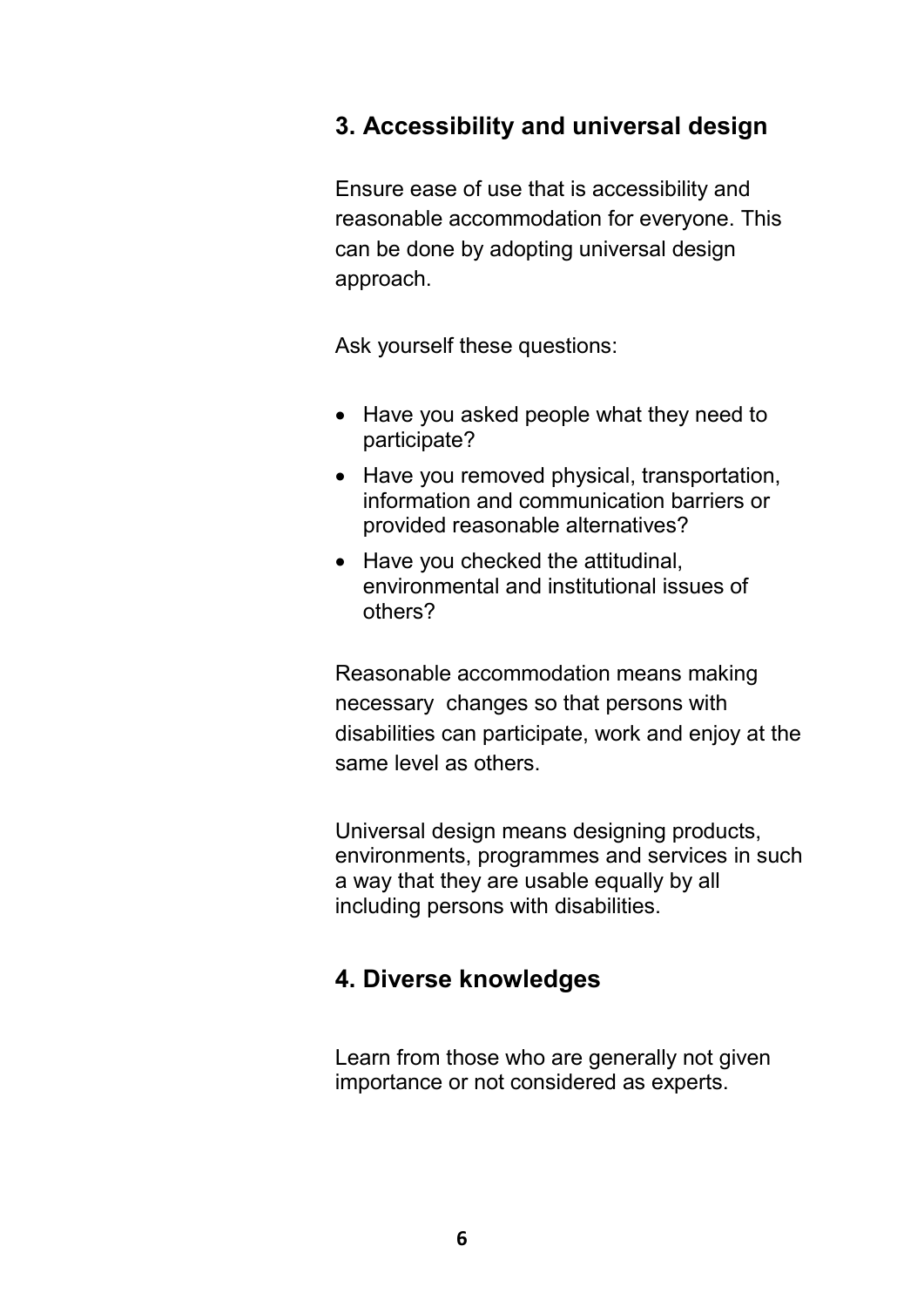Ask yourself these questions:

- How do we know what we think we know?
- Who told us? Who has not been consulted?

### **5. Intersecting identities**

Intersecting identities means that an individual's identity consists of multiple, intersecting factors such as gender, race, ethnicity, class and religious beliefs.

Ask yourself these questions:

- What are the intersecting identities of the people we engage with?
- Who is missing?

# **6. Relational power**

Relational power means that people may feel powerful in certain situations and feel helpless at some other time. You need to be aware of this, this can happen to you as well. Your decisions should not be affected by it.

- Who holds power and in what circumstances?
- Who makes decisions?
- How are they answerable?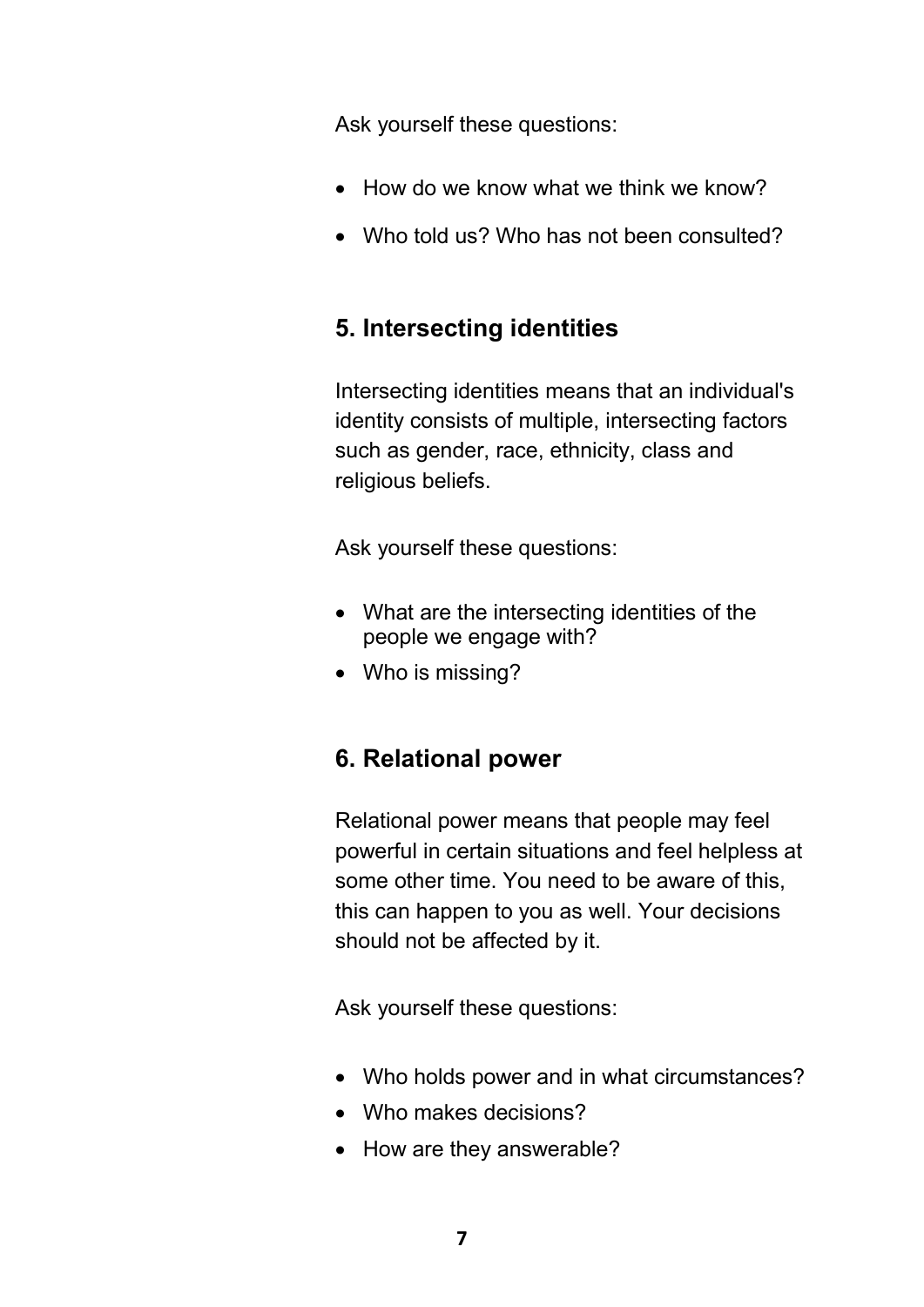### **7. Time and space**

Things keep changing. Nothing is fixed or permanent. A person can be at an advantage or disadvantage depending upon social position and location.

- Does the privilege or benefit look different in this location? Is it the same in different age groups?
- Does discrimination or disadvantage look different in this location? Is it the same in different age groups?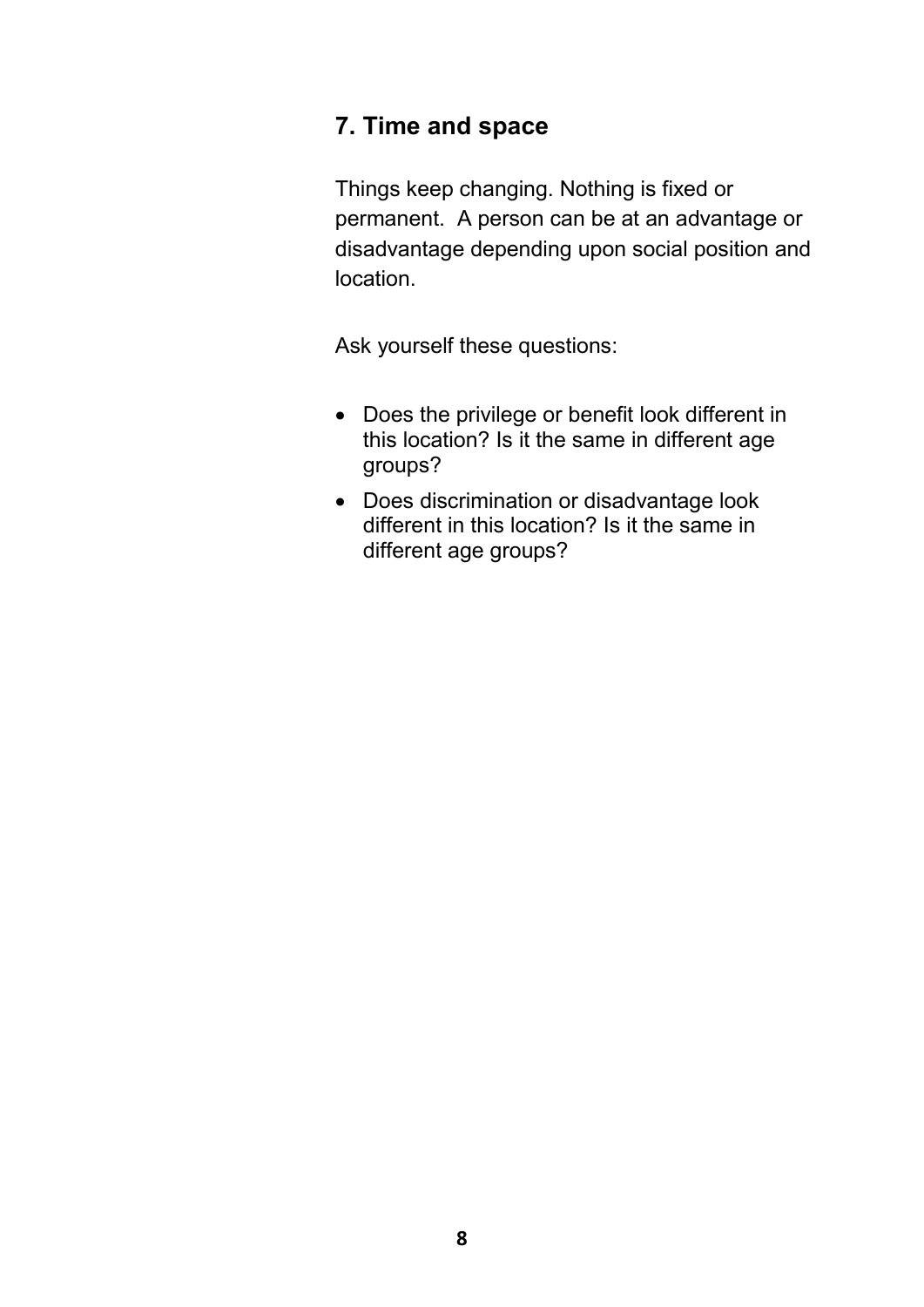### **8. Transformative and rights-based**

You should promote human rights and equality. This can be done by changing the way resources are produced and distributed.

- Are we changing the way that resources are produced or distributed?
- Are these changes being helpful for promoting human rights abd equality?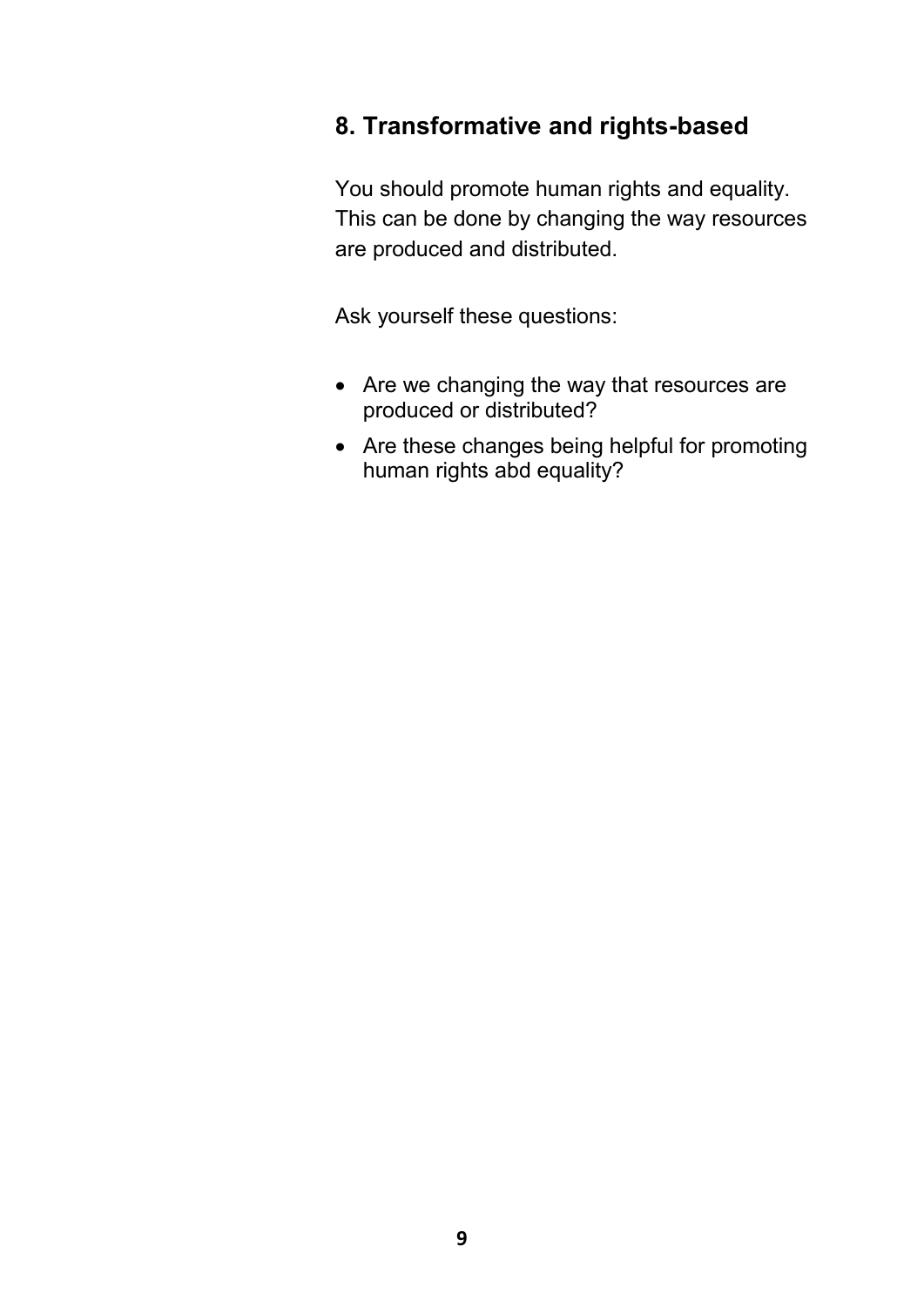# **Section 3: Intersectionality in Practice**

This section contains more information on applying intersectional approach to each stage of development planning or processes. The approach mentioned here should be adapted as per requirement. The steps listed here need not be implemented in the same order. Based on understanding of the situation you can implement them differently.

### **Step 1: Analyse**

The first step is to identify the root causes of intersectional discrimination.

# **a) Check yourself using Tool 1 – Power Flower described in section 4**

Check if your personal values, experiences, interests, beliefs and political commitments are influencing the policy, programme or action.

This exercise should be repeated at every step.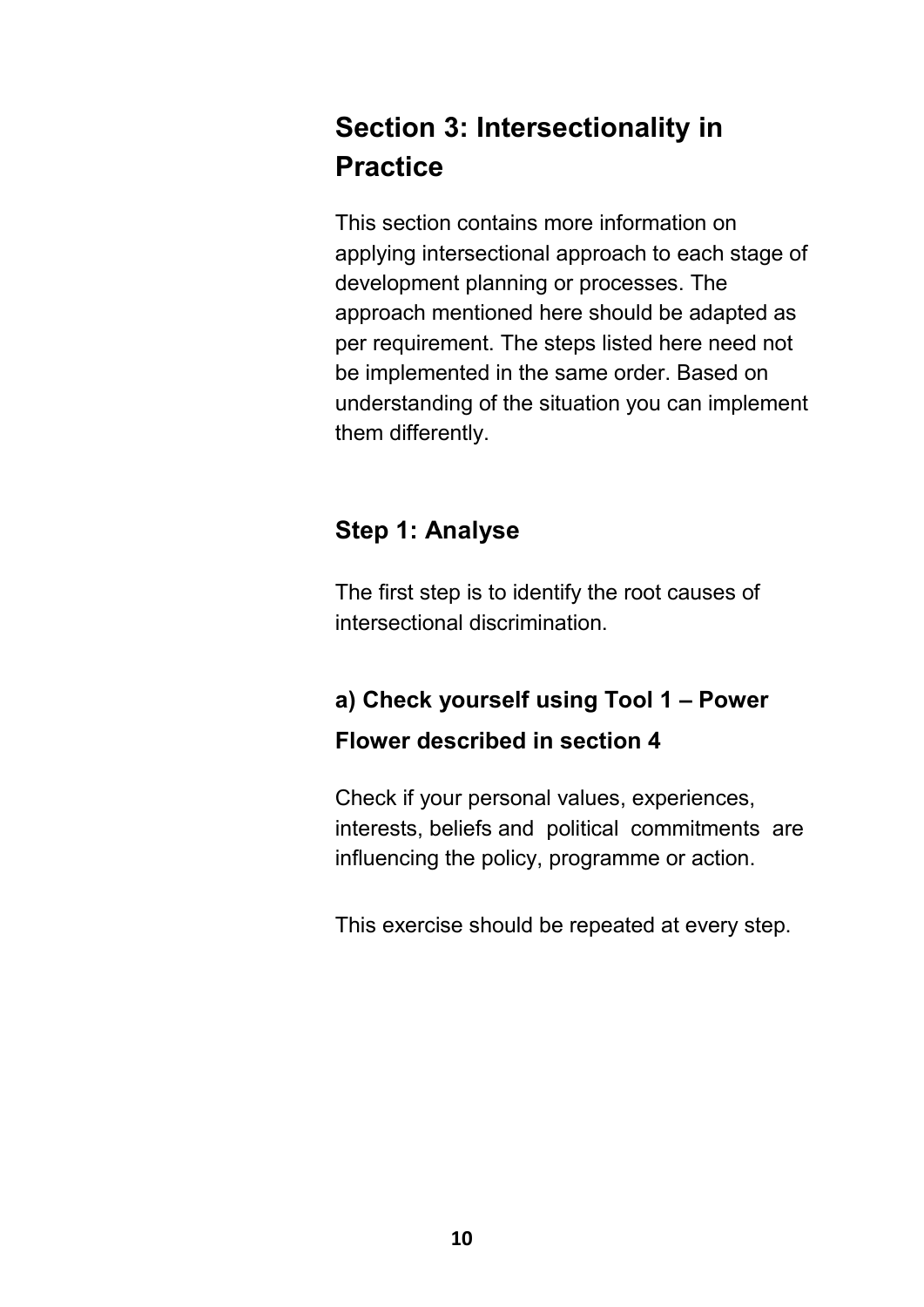#### **b) Understand who is affected, and how.**

Use Tool 2 – Key considerations for creating safe spaces described in next section.

You need to ask yourself these questions.

- What is the issue or problem that is being solved?
- Is the understanding of the issue or problem based on certain beliefs?
- Was there any involvement of the people who face intersectional discrimination in identifying the issues and problems?
- Has the issue or problem been identified for a specific section of the population? Has any importance been given to differences in the groups?
- How were these issues and problems identified? Who identified them? What actions have been suggested?
- What is the response of governments and affected persons?
- How will different groups get involved in planning the policies and programs?

Remember to check who should be answering these questions but is not doing so.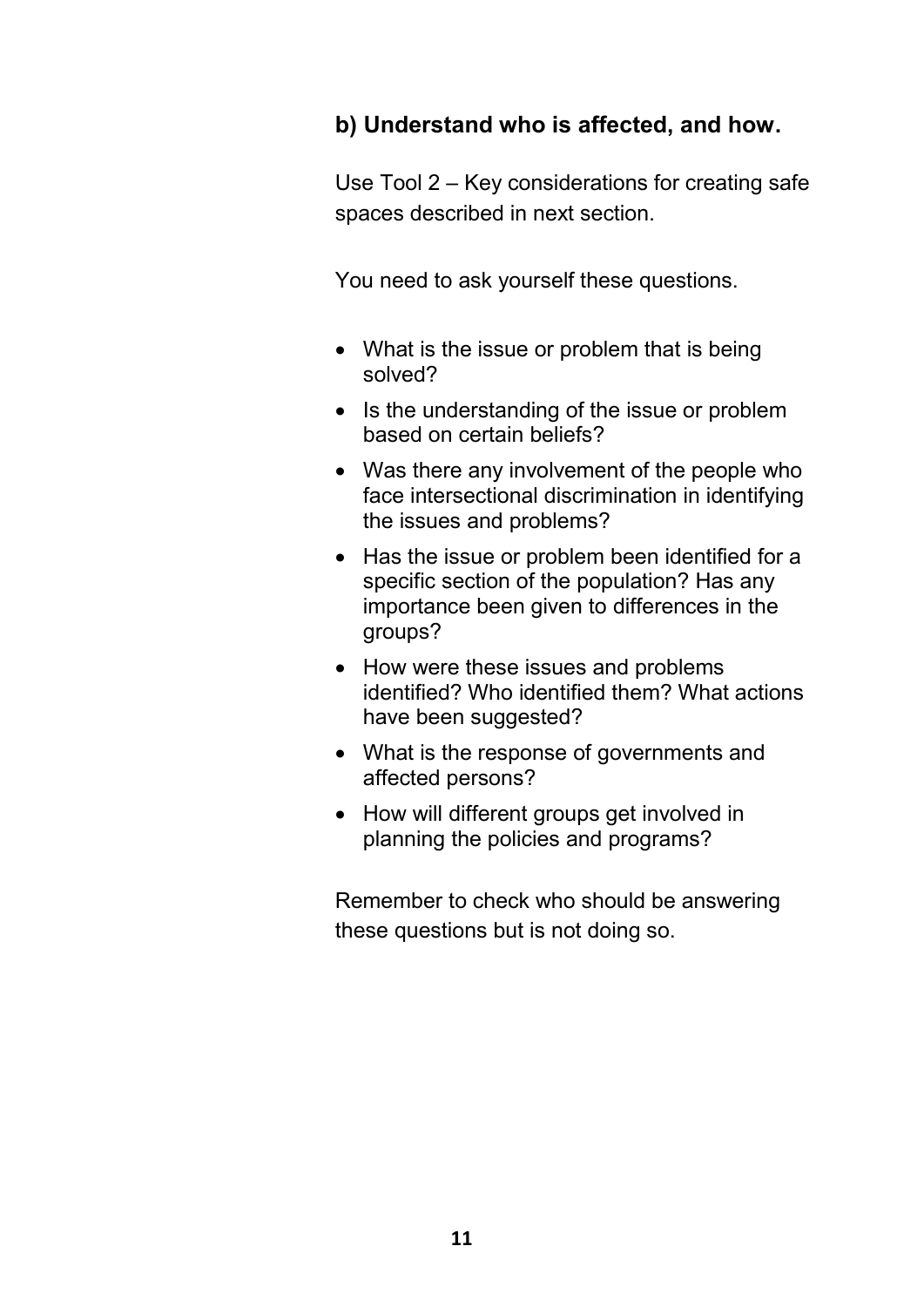# **c) Understand the root causes of intersectional discrimination**

Use Tool 3 – Intersectional context analysis described in next section.

You should deeply study the causes of intersectional discriminations and inequalities

### **Step 2: Adapt**

Use Tool 4 – Analysis to adaption described in next section.

How will you design or change the policy, programme or action to solve the issues and problems of people who are discriminated? This should be decided based on the concerns of those experiencing intersecting forms of discrimination.

Many issues may have been identified in the first step and this second step aims to determine if and how action is to be taken on any of these issues.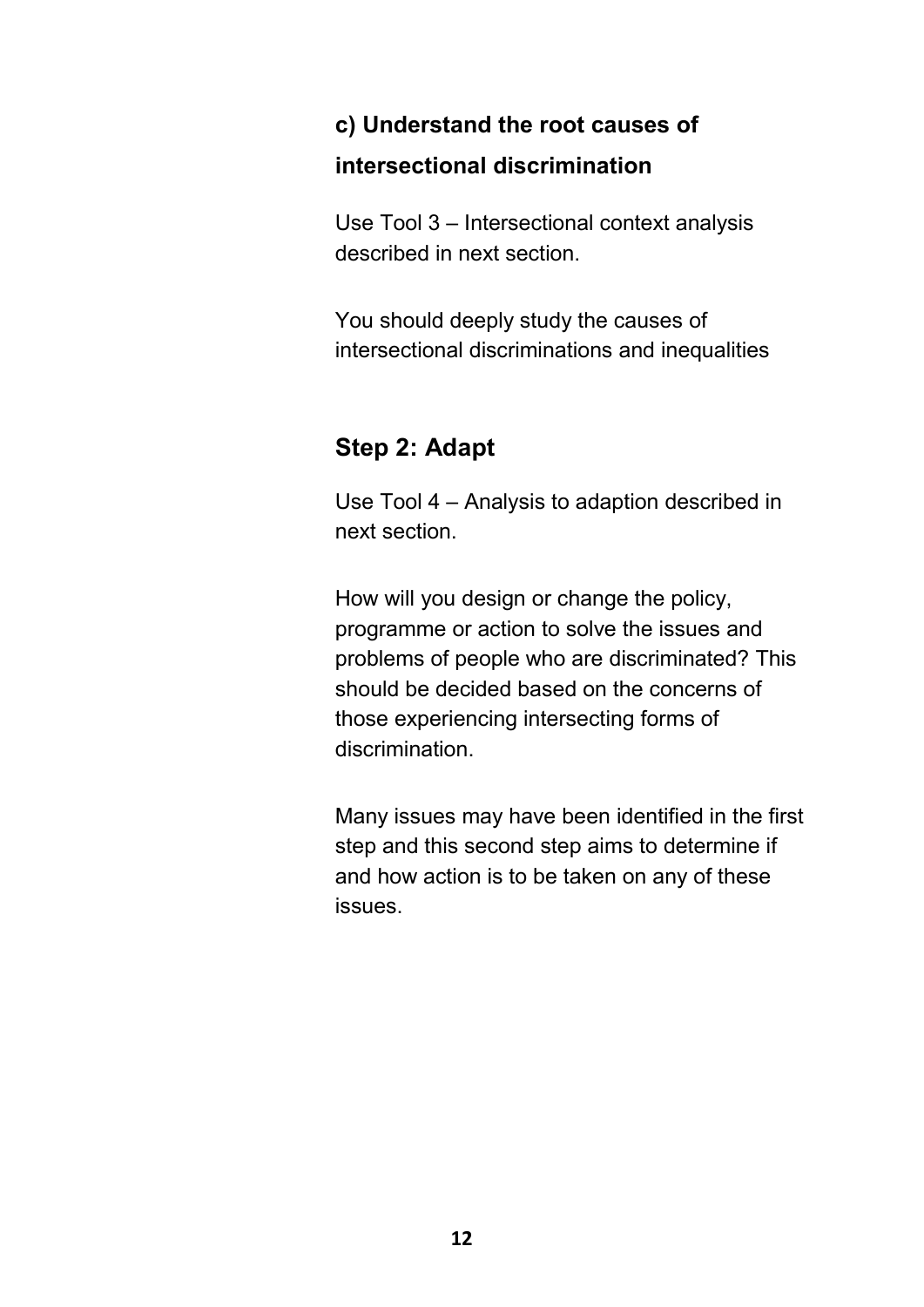### **Step 3: Assess**

How will you check whether the policy, programme or action has met the needs and priorities of those most marginalised?

# **a) Check yourself, and your relationship to the context**

Ask yourself these questions:

- How is your involvement, knowledge and expertise seen by others?
- How is knowledge shared?
- What else do you need to take responsibility for?
- Do you know the community or situation well enough?

# **b) Collect data and identify emerging themes**

Refer to Tool 2: Creating safe spaces discussed in next section

- How will you measure policy implementation and outcomes?
- How will you know if inequalities have been reduced?
- What intersectional factors will be measured in the monitoring and evaluation processes? Will they be measured using both qualitative and quantitative methods?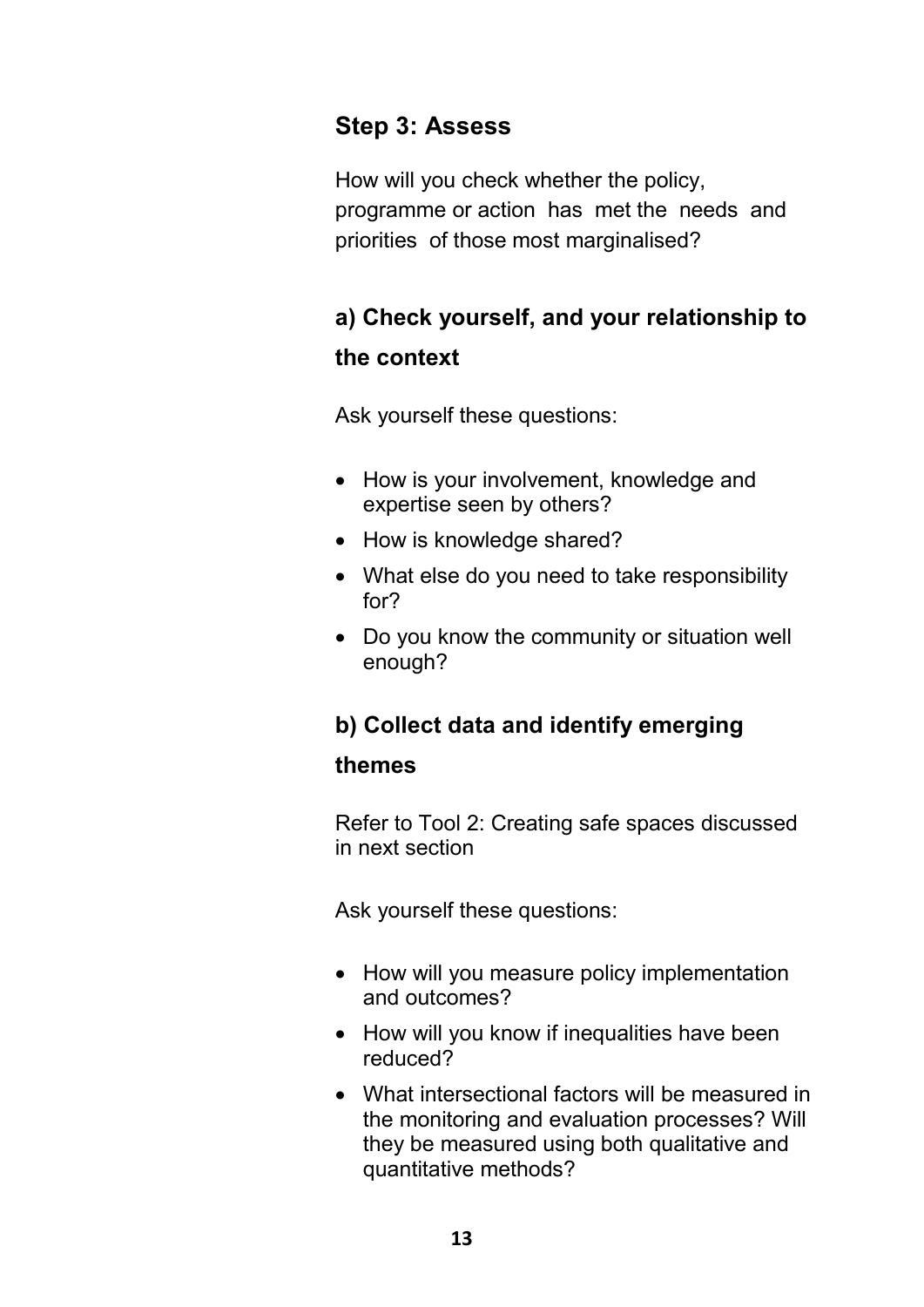- How will affected groups be properly involved in checking the reduction of inequalities?
- What will be the measure of success?
- What are the problems that may prevent those most marginalised from participating or benefiting from the policy, programme or action?
- What are the specific actions needed to take care of these problems ?
- Which results are changing social norms?
- Do you know about the desires or ambition of those most marginalised?
- Has the policy, programme or action made anything worse?
- Are there people who did not participate in the evaluation itself?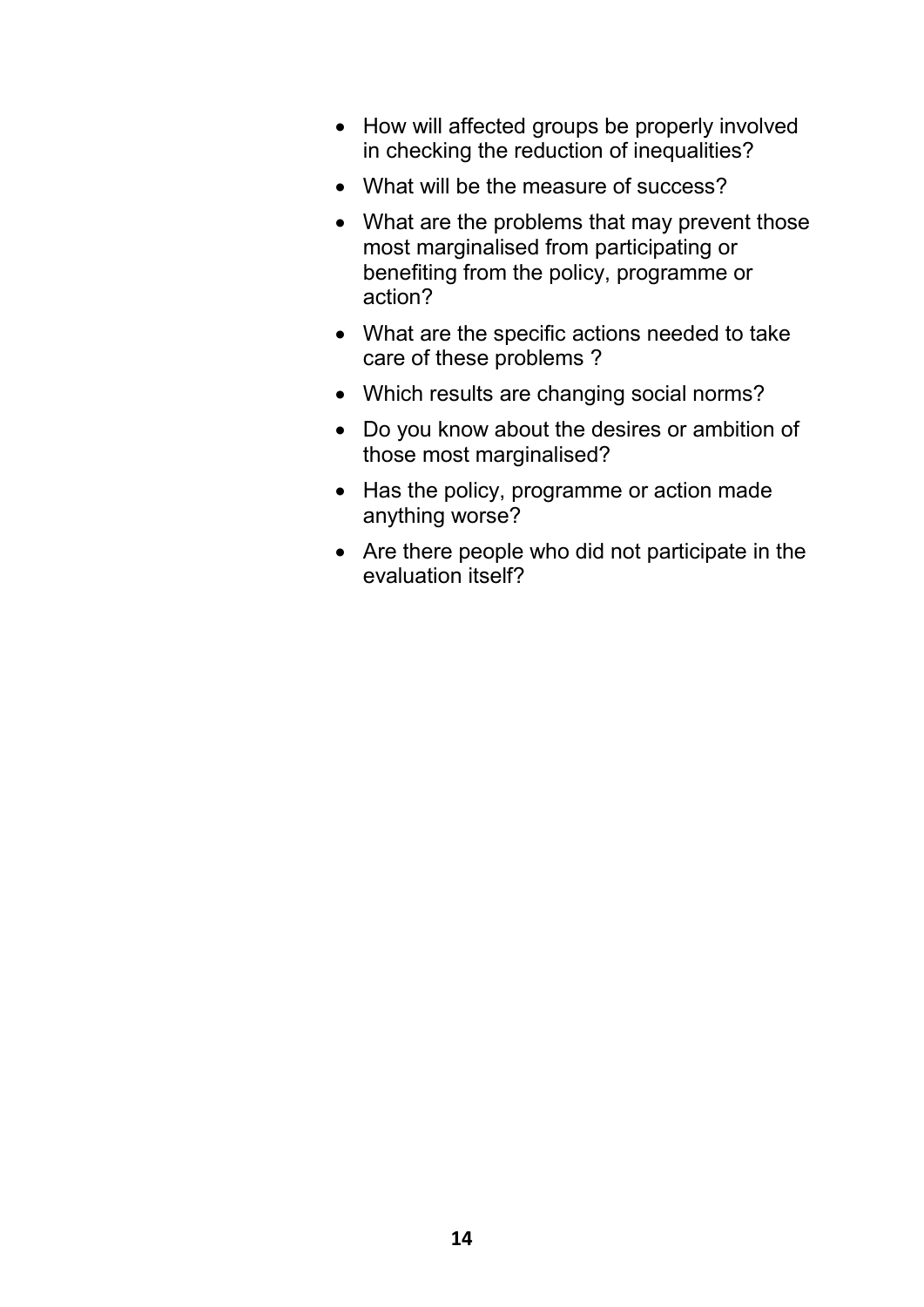# **Section 4: Menu of Services and Toolbox**

### **Tool 1: Power Flower**

#### **Purpose**

- Introduces basic intersectionality concepts
- Contextualises intersectionality in different places and spaces
- Explores the role of self in relation to power

#### **When to use**

Anytime, but ideally at the start of any new policy or programme design process.

# **Who should use**

Anyone new or in need of refresher training on intersectionality basics. Policy makers, practitioners, workshop facilitators and all those wishing to learn more about intersectionality and relational power.

### **Time needed**

1.5 - 2 hours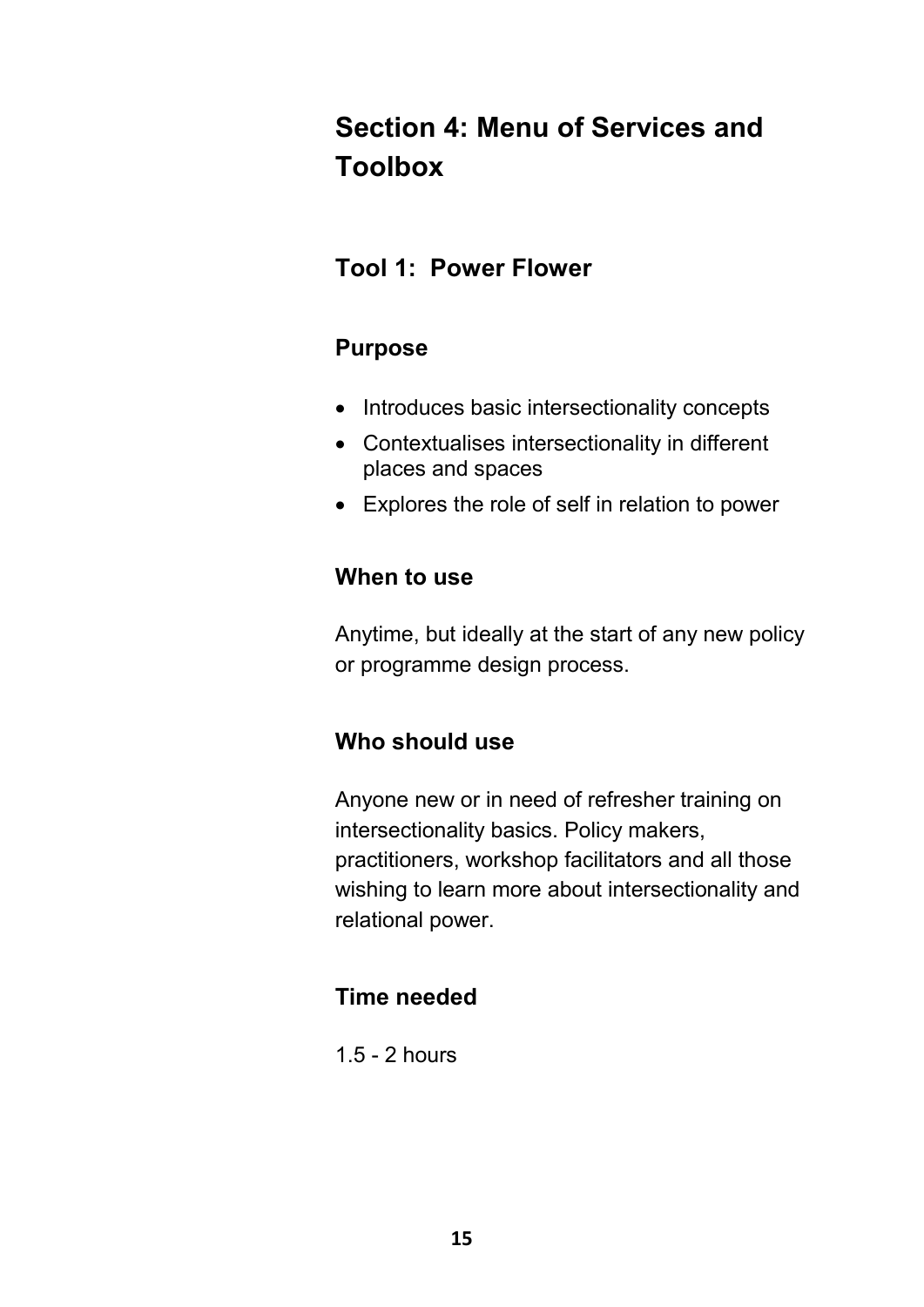### **Tool 2: Creating Safe Spaces**

#### **Purpose**

- Outlines key considerations for designing and maintaining safe and accessible spaces for all
- Supports a 'Do No Harm' approach that incorporates effective accountability mechanisms and risk mitigation
- Promotes self-reflection and active listening skills as core to creating safe spaces

#### **When to use**

When preparing for consultations, meetings, interviews, workshops and other forms of engagement.

It should also guide how you interact with colleagues within your workplaces.

#### **Who should use**

Practitioners and workshop facilitators.

#### **Time needed**

N/A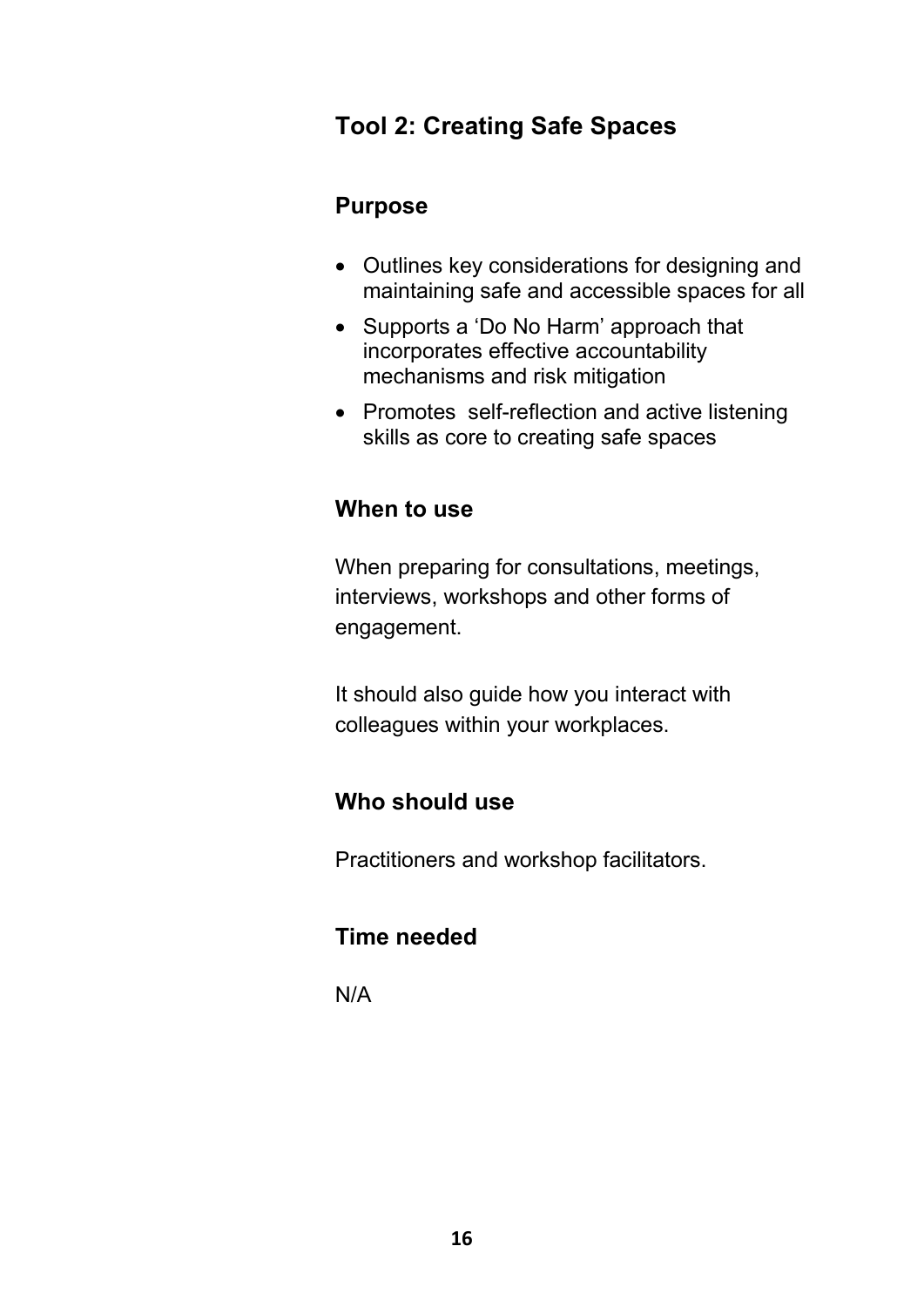# **Tool 3: Intersectionality Context Analysis**

#### **Purpose**

- An exercise that informs an intersectional approach to country analyses, strategies, stakeholder mapping and other planning processes
- Can be applied at local, national or international levels

#### **When to use**

Anytime, but ideally at the start of any new policy or programme design process.

### **Who should use**

Policy makers, practitioners and workshop facilitators

### **Time needed**

3 - 4 hours